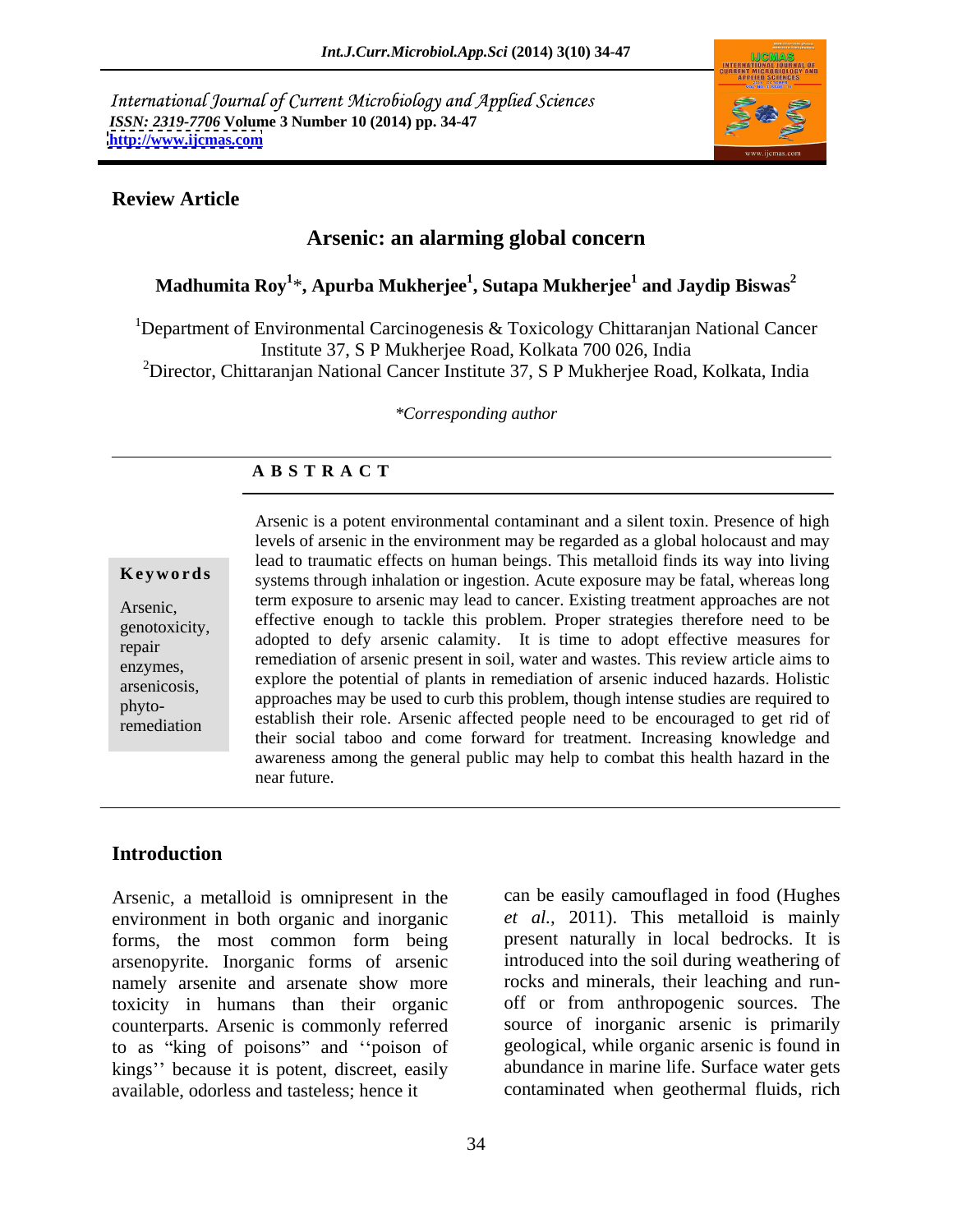in arsenic come in contact with it (Garelick hunger for these metals. There has been a *et al.,* 2008). Arsenic released from rocks and sediments or dissolution of arsenopyrite they may lead to disaster, as happened in present in sediments contributes to arsenic flux in the environment. Atmospheric contamination with arsenic occurs by coalfired power generation plants, burning in the treatment of timber, in agriculture, potential (Eh), pharmaceutical industry, refining of metallic sources. Human arsenic exposure may also inside. come from hazardous waste sites. Exposure to this dangerous element generally occurs by ingestion, inhalation, through direct the mother to the foetus via the placental route (Tchounwou *et al.,* 2003). Dermal absorption of arsenic is low, therefore Initially, arsenic contamination in

The famous quote by the physician, Munshigani, Brahmanbaria, Faridpur, 1541) says "all things are poison and off disease and disabilities. Even the obnoxious metal arsenic has a crucial role in the metabolism of the amino acid Arsenic contamination is highly prevalent in methionine and in gene silencing. Therefore various regions in India. High level of human life since evolution developed a Arsenic in ground waterhas been found in

cut off limit for all elements, beyond which case of arsenic (Hunter, 2008).

vegetation and volcanism (Gupta and Gupta, drinking water poses threat to human health. 2013). Reduction to arsines also contributes The safe level of arsenic set by WHO is 10 to the same. These particles get dispersed  $\mu g/L$ , but, for the developing countries by the wind and they return to the soil. Man- because of problem of remediation, this made contaminations do not lag behind. level is 50  $\mu$ g/L (Huq *et al.*, 2006). Factors Occupational exposure is another source of that control arsenic concentration and arsenic. Different forms of arsenic are used transport in groundwater includes Red-ox ceramic, glass, semiconductor and precipitation/dissolution, arsenic speciation, ores, smelting of metals, burning of fossil competing ions, biological transformation, fuels, pesticide manufacturing, etc (Gupta and Gupta, 2013). Groundwater semiconductor etc. However, groundwater in proximity to the surface contains a lower arsenic contamination surpasses all other concentration of arsenic than that deep Increased concentration of arsenic often leads to serious health hazards. Arsenic in adsorption/ desorption, pH, presence and concentration of inside.

# **Arsenic scenario**

dermal contact or may be transmitted from Over the ages, elevated concentrations of washing, bathing and laundry with groundwater was found in Asian countries contaminated water does not seem to affect like Bangladesh, India, and places in China. much. High arsenic levels in groundwater is found alchemist and astrologer Paracelsus (1493 Madaripur, Gopalganj, Shariatpur, and nothing is without poison, only the dose 2006). Later on it was found that high level permits something not to be poisonous." A correct are also prevalent in other parts of growing body of evidence suggests that the world like Nepal, Cambodia, Myanmar, essential nutrients at small amounts may be Afghanistan, Korea, Pakistan, Chile, Brazil, a poison at higher doses. Micronutrients are Bulgaria, Canada, Czech republic, Egypt, essential part of a healthy diet as they fend Iran, Vietnam, Argentina, Australia and arsenic in drinking-water have become a menace in several parts of the world. Initially, arsenic contamination in in Chandpur, Comilla, Noakhali, Munshiganj, Brahmanbaria, Faridpur, Satkhira areas of Bangladesh (Huq *et al.,* Finland (Mukherjee *et al.,* 2006).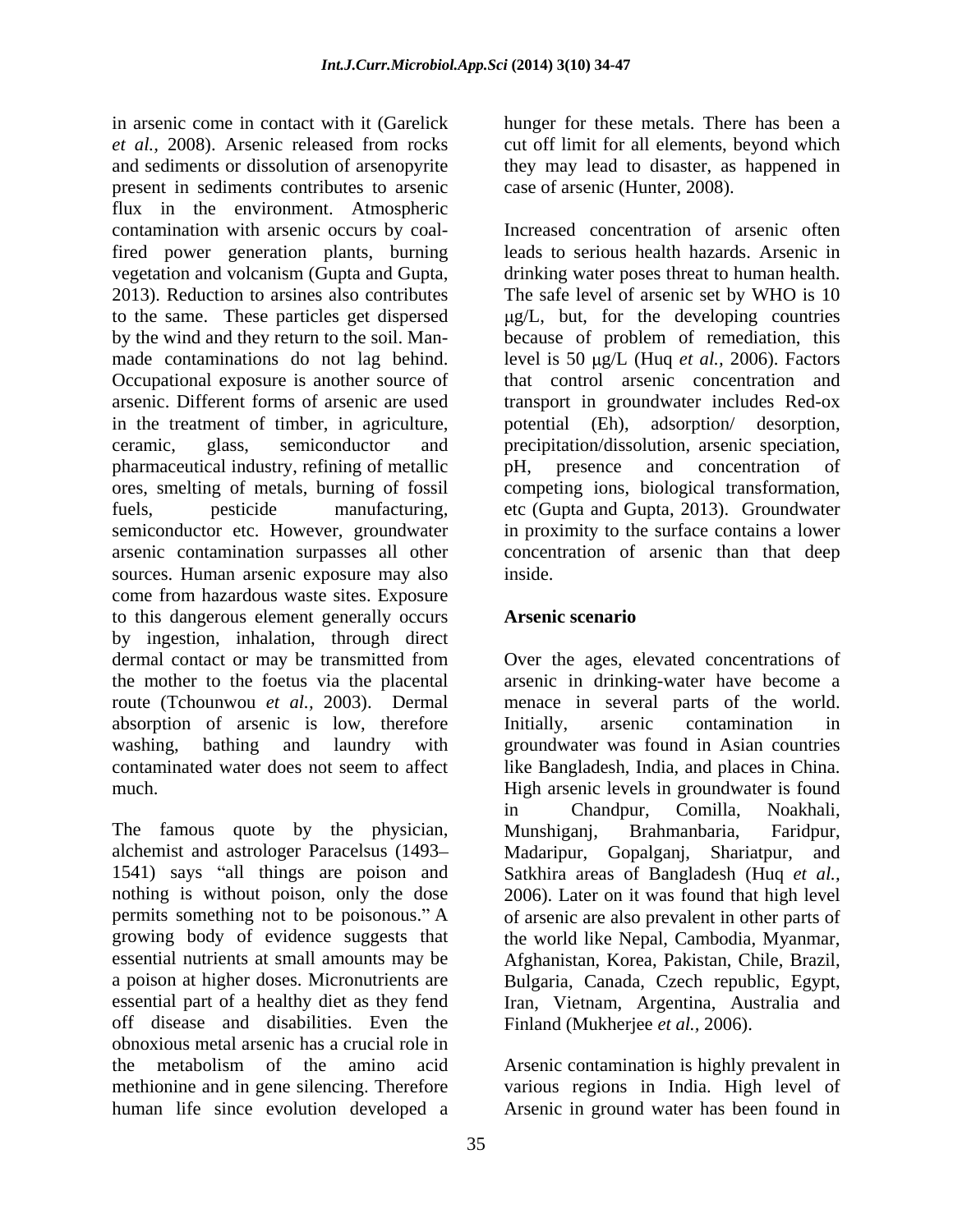the states of Bihar, Uttar Pradesh, under moist conditions; these forms are Jharkhand, Assam, Tripura, Arunachal soluble in water and are transported due to Pradesh, Nagaland, Manipur, Chhattisgarh washing out of sediment particles by and Andhra Pradesh. Apart from these, precipitation. The excessive level of arsenic arsenic contamination of dug-wells, hand pumps, and spring-water was reported in Chandigarh and different villages of Punjab, Haryana, and Himachal Pradesh in northern India (Mukherjee *et al.,* 2006). Dwelling beside a river side is always a pleasant experience, but people are often unaware of **Metabolism of arsenic** the fact that something deadly is awaiting. The states in the region of the upper, middle Cadmium, Copper etc, Arsenic was found in arsenite are more persistent and was first detected in West Bengal in July, (Gupta and Gupta, 2013). Pentavalent poisoning is highly prevalent. Surveys Darjeeling, North Dinajpur and South Dinajpur (Dey *et al.*, 2014). The main cause involves reduction and oxidative of this type of contamination in West Bengal affected. Arsenic rich sediments coming urinary metabolite (60%-70%) in *al.,* 2003). The reactions that regulate mobilization and accumulation of arsenic in Studies reveal that the maximun precipitation-dissolution, absorption- kidneys and liver (Benramdane *et al.,* 1999). desorption, and organic and biochemical

contamination in the Ganges delta may be hypothesized to be oxidation of pyrite and arsenopyrite, reduction of oxyhydroxides, and continuous oxidation and reduction reactions in unconfined aquifers.

## **Metabolism of arsenic**

and lower Ganga and Brahmaputra plain are stability, solubility and toxicity of arsenic most affected by arsenic (Chakraborti *et al.,* vary among its various forms. The inorganic 2003). Like other heavy metals like Iron, forms of arsenic, namely arsenate and Gomti River originating in Uttar Pradesh bioavailable; hence they are more hazardous (Kumar *et al.,* 2013). Arsenic poisoning as compared to their organic counterparts 1983 (Mukherjee *et al.,* 2006). West Bengal arsenate is commonly found in surface is one of the states in India in which arsenic water; where as trivalent arsenite is more conducted showed that the districts like 2005c). The absorption of arsenic in the Malda, Murshidabad, Nadia, North-24- body depends on the particle's solubility and Parganas, South-24-Parganas, Bardhaman, size. Arsenic is mainly absorbed in the small Howrah, Hoogly and Kolkata in West intestine at a pH 5.0, through an electrogenic Bengal are most affected. However the areas process which involves a proton (H+) in West Bengal that are mildly affected by gradient (Gonzalez *et al.,* 1997). Liver is arsenic include Koch Bihar, Jalpaiguri, the site of arsenic metabolism in the human and Bangladesh is natural erosion (Gupta Figure 1. More than half of the ingested and Gupta, 2013). The deltaic plain of West arsenic may get eliminated through the urine Bengal is one of the areas which are worse within five days. DMA is the primary from the Chotanagpur Rajmahal Highlands comparison to the other organic forms get deposited under reducing condition, thus (Hopenhayen-Rich *et al.,* 1993). Though contributing to the disaster (Chakraborti *et*  highly toxic, a minute amount of inorganic the environment are oxidation-reduction, concentration of arsenic resides in the Arsenic may exist in different forms. The arsenite are more persistent and (Gupta and Gupta,  $2013$ ). prevalent in deep anoxic wells (Sinha *et al.,* body. The metabolism of arsenic mainly involves reduction and oxidative methylation reactions and is depicted in urinary metabolite (60% 70%) in arsenic is also excreted out of our system. Studies reveal that the maximun

methylation. Arsenic sulphides get oxidized Arsenic normally gets racked up in the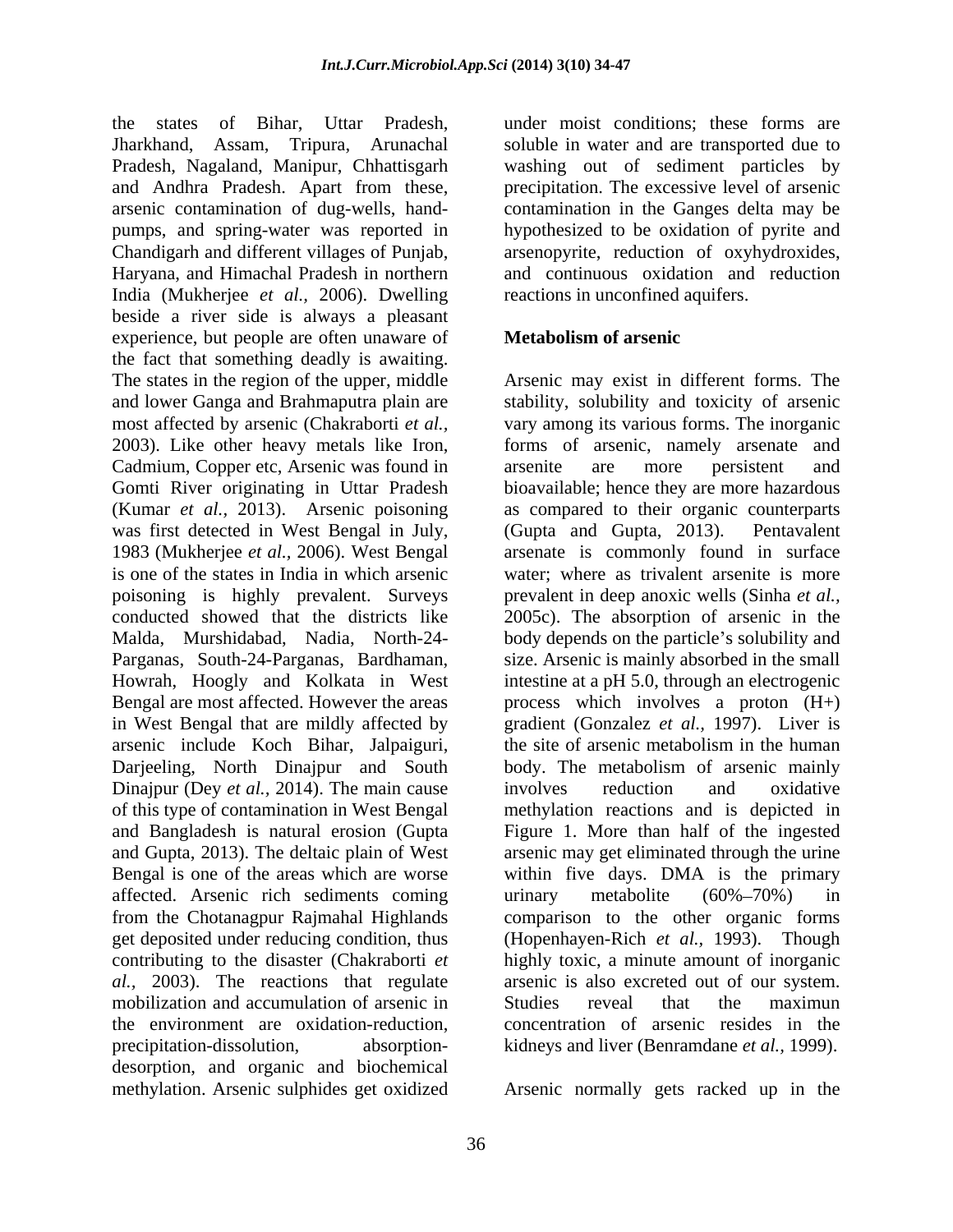organs like liver, kidneys, heart, and lungs and smaller amounts in the muscles, nervous dehydrogenase etc; modulate levels of system, gastrointestinal tract, and spleen proteins like MDM2 and p53 in the cell; (Benramdane *et al.,* 1999). However, it is induce protein-DNA cross-links; causes eliminated from these sites. Keratin-rich altered function of glucocorticoid receptor, tissues like nails, hair, and skin on the other and so on. It causes these effects by aberrant hand retain arsenic. Hence, impact of modulation of cell signaling pathways. environmental arsenic on health of humans Exposure to arsenic results in induction of is detected from their presence in heat shock proteins (HSPs metabolically inactive tissues, hair, and  $27.60,70.72,90.110$  along with nails. These serve as indicators of arsenic metallothionein, ubiquitin, mitogenexposure (Samanta *et al.,* 2004, Abbas and Cheema, 2014). regulated kinase [ERK], c-jun terminal

Arsenic compounds in the trivalent forms Cavigelli *et al.,* 1996; Ludwig *et al.,* 1998). are the most toxic. These compounds exert various biochemical and cytotoxic effects. signal transduction mechanism of PPAR's, Arsenic has an affinity towards sulphur AP-1, NF- $\kappa$ B, and cytokines like IL-8 and containing compounds; it binds to thiol or TNF-α (Vigo and Ellzey, 2006; Hu *et al.*, sulfhydryl groups in tissue proteins of the 2002). liver, lungs, kidney, spleen, gastrointestinal mucosa, and keratin-rich tissues (Ratnaike, 2003). Arsenic catastrophe is mainly due to generation of reactive oxygen species (ROS) leading to oxidative damage. This results in on the route, dose and duration of exposure, interference with cellular enzymatic, personal habits and presence of other respiratory and mitotic machinery. chemicals. Half life of arsenic varies Inhibition of DNA repair is another common between 10 h and 4 days, therefore the effect phenomenon of arsenic exposure and de-of exposure can be reverted by drinking regulation of repair enzymes is responsible arsenic free water (National Research for this (Henkler *et al.,* 2010). Arsenic often replaces phosphate in ATP, imparting toxicity. Depending on the span and severity, arsenic

Some of the other probable mechanisms of symptoms vary between individuals. "The action of arsenic involves DNA damage, acute lethal dose of inorganic arsenic to sister chromatid exchange (SCE), gene humans has been estimated to be about 0.6 amplification, aneuploidy, modification of mg/kg/day" (Opresko, 1992). The typical expression of genes and cellular symptoms of chronic and acute arsenic proliferation. Arsenic is well known to function as a potent clastogen, co-mutagen and co-carcinogen (Tchounwou *et al.,* 2003). They also induce changes in DNA

**Arsenic induced genotoxicity** Nriagu, 2000). As a result, c-fos, c-jun and thioredoxin reductase, pyruvate heat shock proteins (HSPs 27,60,70,72,90,110) along with metallothionein, ubiquitin, mitogen activated [MAP] kinases, extracellular kinases [JNK] and p38 (Bernstam and egr-1 get activated (Del Razo *et al.,* 2001; Arsenic induced oxidative stress disturbs the signal transduction mechanism of PPAR's, 2002).

### **Health effects of arsenic exposure**

The harmful effects of arsenic are dependent Council, 2000).

exposure may be chronic or acute. The acute lethal dose of inorganic arsenic to humans has been estimated to be about 0.6 exposure are given in Figure 2.

### **Social issues**

methylation; inhibit enzymes like Arsenic calamity disrupts social life of an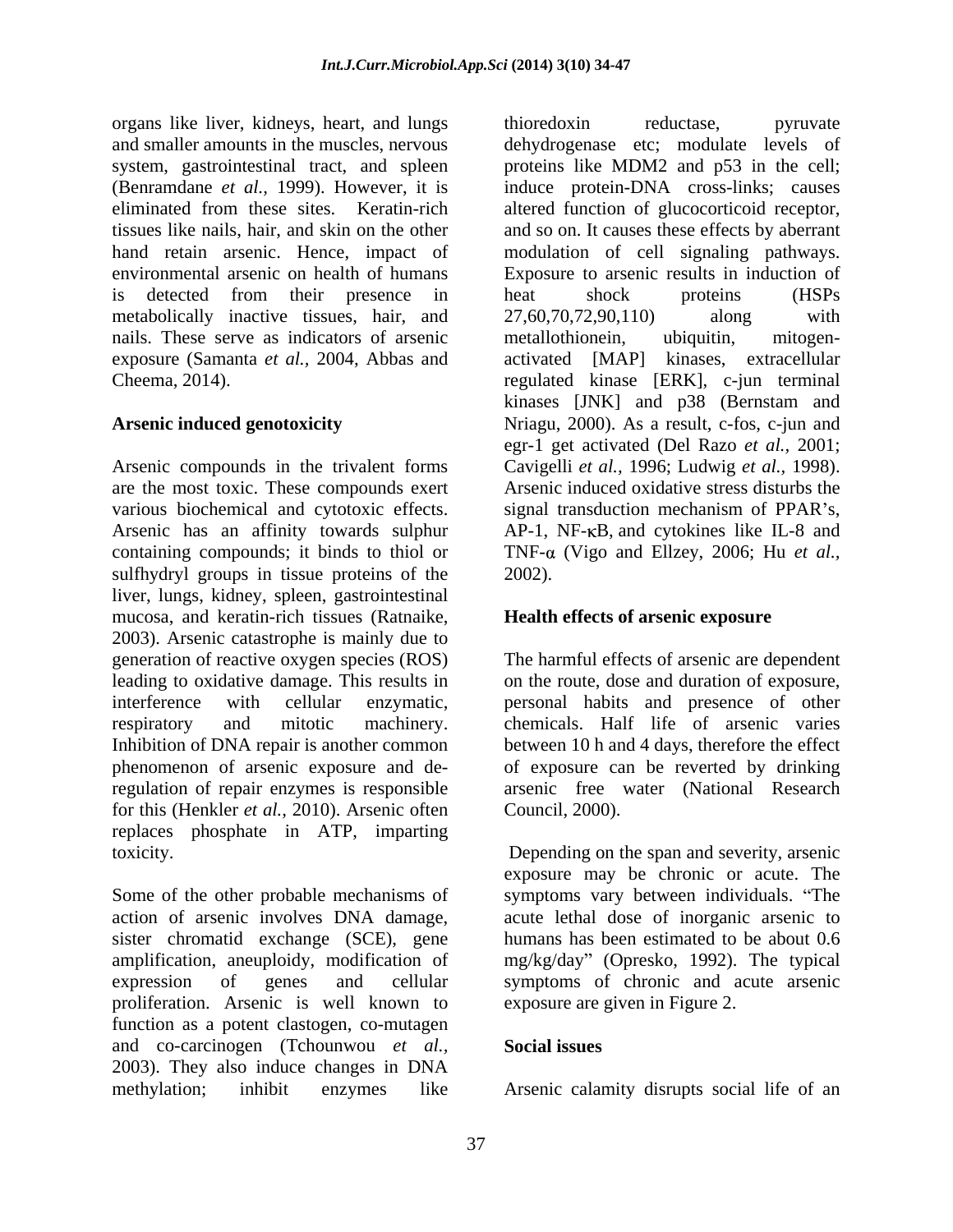individual. Arsenic related health problems discrimination and isolation of an affected adsorption onto sorptive media, ion individual or the family. Generally people exchange resin, reverse osmosis, are sacred of the lesions on hands and feet. refused acceptance by community and Martin, 1995; Joshi and Chaudhury, 1996). families. Marriage-related issues very often Harvesting rain water may be another to their parents' house. Sufferers are debarred from any marital relationships and forced to remain single. These unfortunate a myth or superstition among people that arsenic related disorders are contagious. Instead of being kind to them, people treat them as leprosy patients and they lose from soil are vitrification, acid-extraction, denied to social and religious gatherings and remove arsenic from water, waste and soil victims are unable to receive any treatment. and electrokinetic treatment. Even today, where science has developed so

affected regions having high arsenic content Supply of arsenic free drinking water will

stigmatize civic profile leading to oxidation, co-precipitation, lime treatment, These ignorance ruins the social harmony membrane filtration techniques (Cheng *et*  and relationships. Arsenic victims are *al.,* 1994; Hering *et al.,* 1997; Kartinen and arise. Men divorce wives and sent them back solution to the problem, but rain is seasonal. young generation in the affected families is soil. An easy but cheap way of arsenic women are also come across social evils like is passed through three pitchers. The first dowry, physical torture, and polygamy. It is pitcher contains cast iron turnings and sand; acceptance to the society. Students are not in-situ flushing, pyrometallurgical recovery allowed to attend school, sufferers are and so on. Various technologies exist to above all they are not even allowed to use like use of permeable reactive barriers, tube wells and local ponds. Due to all these biological treatment using microorganisms ridiculous superstitions and prejudices, to improve precipitation, phytoremediation, much, people believe that the disease is 'an a removal of pollutants from water and soil. It act of the devil/impure air' or 'a curse of is a safe and cost-effective technology to God' or 'the work of evil spirits'. This reduce the arsenic burden of soil or water. hostile attitude makes one homeless or a Such plants may be excluders and nonloner (Hassan *et al.,* 2005; Brinkel *et al.,* excluders or accumulators. There are some 2009). plants that tend to accumulate the pollutants Arsenic remediation and the state of the state of the phytoremediation should possess Arsenic exposure results in various adverse production of biomass, easy propagation, health effects. Thus early identification of and they should be able to accumulate the and methods to remove arsenic is of prime floating aqueous plants that are commonly importance in the remediation of this crisis. used in remediation of arsenic. These plants solve the problem. There are various accumulation of this toxic chemical (Sarker methods that can be adopted to remove *et al.,* 2012).Some examples of hyper arsenic from water sources. Some of the accumulating plants that aid in arseniccommonly adopted technologies are adsorption onto sorptive media, ion exchange resin, reverse osmosis, electrodialysis, nano-filtration and Martin, 1995; Joshi and Chaudhury, 1996). Harvesting rain water may be another Modern technologies like use of raised beds and furrow may reduce levels of arsenic in removal is Sono arsenic filter, where water whereas wood activated carbon and sand is present in the second (Munir *et al.,* 2001). Some of the methods used to remove arsenic from soil are vitrification, acid-extraction, remove arsenic from water, waste and soil and electrokinetic treatment. Phytoremediation is the use of plants for present in soil or water. Some plants used for phytoremediation should possess tolerance of adjoining conditions, high contaminant. Water hyacinths are free possess fibrous roots which help in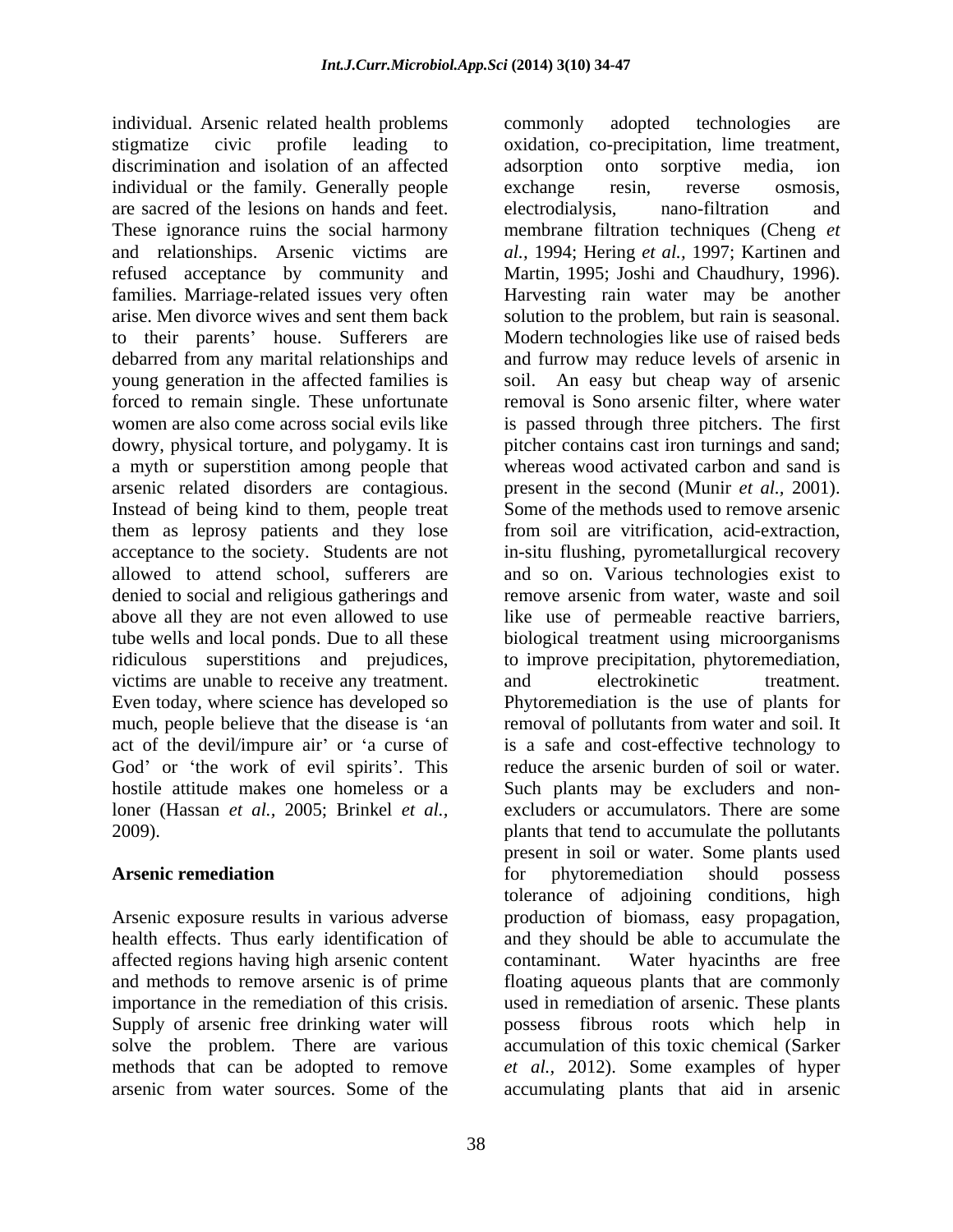removal are Chinese brake fern *Pteris vittata* In a plant body arsenic is mostly and *Pityrogramma calomelanos.* They help accumulated in the roots. However, stems, to remove the heavy metal from soil and leaves and seeds are not spared. Plant

higher concentration. Plants need water to grow; therefore it is important to know type and composition of soil, and plant arsenic dangerous. There is a competition phosphorus; phosphorus very often is

substitution affects glycolysis, leading to amounts of arsenic hinders photosynthesis

may be considered as potent bio-remediators cuticles are more prone to arsenite than its (Huq *et al.,* 2005). pentavalent form. Addition of arsenic in Food and arsenic **Food and arsenic Food and arsenic Food and arsenic Food and arsenic Food and arsenic Food and arsenic Food and arsenic Food and arsenic Food and arsenic Food and arsenic Food and arsen** The human body needs little amount of this level is harmful for plants, particularly those metallic element, but arsenic is harmful in having high phosphorus demand like rye, about the safety of foods that grow in high concentrations of arsenic. High arsenic contaminated area. Mode and extent of level in soils is detrimental on soil transfer of arsenic from soil to plant is very organisms, plant growth and is a threat for vital. The risk of arsenic entering the food human and animal health as they enter the chain via the soil-plant pathway needs food chain. The maximum permissible limit investigation. The amount of arsenic uptake of arsenic intake through food may be by plants depends on arsenic speciation, considered as 3 µg/kg body weight/day species. Arsenic and Phosphorus belong to contaminated vegetation like grass are the same periodic group and are chemical another potential route of exposure to analogs. They have similar atomic radii; arsenic toxicity in human. Rice is the staple number of valence electrons, and nearly food in many countries including India. Rice identical electronegativity and orbital plant is grown under water, in an anaerobic configurations and this resemblance makes condition. Prolong use of contaminated for binding affinity between arsenic and accumulation of arsenic in rice plants. Rice replaced by Arsenic (Knodle *et al.,* 2012). affecting poultry and livestock. Indirectly Crops growing in irrigation water such products. Brown rice is produced by contaminated with arsenic are the point of removing the outermost layer of a grain of its entry into the food chain. Arsenic rice. White rice is produced by further inhibition of ATP production. Arsenate layer and germ are also removed. During uncouples glycolysis culminating in major this processing step, various essential energy consequences. Disruption of nutrients like proteins, thiamine, calcium, conversion of pyruvate to acetyl CoA is magnesium, fiber, and potassium are lost. facilitated, hindering the Krebs cycle Thus brown rice is nutritionally richer than (Knodle *et al.,* 2012). This is the root cause its white variant. However, due to presence of arsenic toxicity. Presence of high of the germ layer in brown rice, it contains via disruption of pentose-phosphate pathway boro rice needs to be avoided in areas with (Tu and Ma, 2002; Adriano, 2001). high arsenic contamination. Maize and trace amount leads to higher yield of corn, potatoes, rye, and wheat. However, concentration of arsenic above phytotoxic pea, maize, soybean, sunflower, rape and tobacco. Grass is also known to accumulate (FSANZ, 1999). Livestock fed on arsenic water for cultivation of rice may lead to straw also accumulates high level of arsenic, this is alarming to humans, who consume processing of the rice grain, i.e. the bran more arsenic than white rice. Irrigation of wheat are examples of cereals which can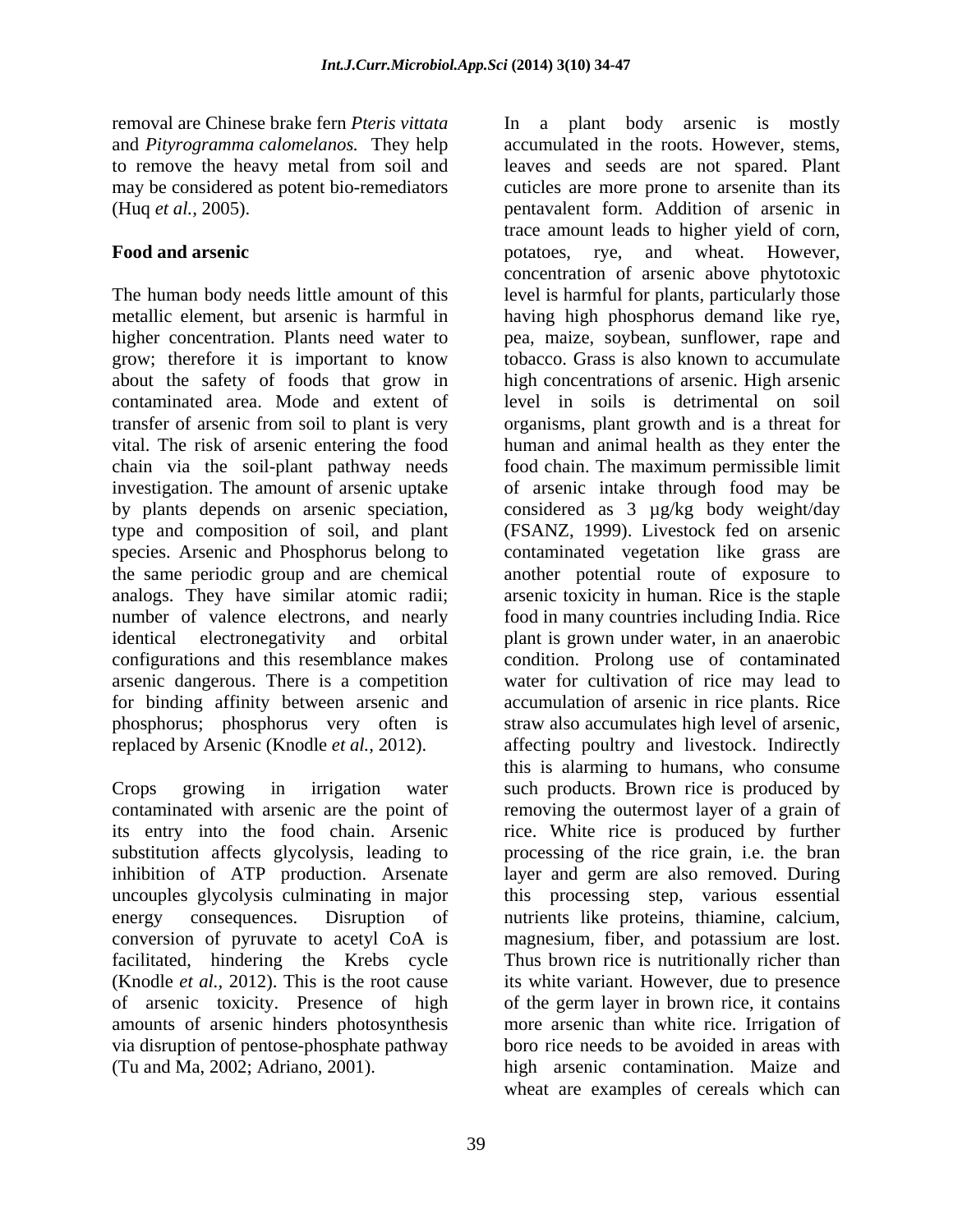grow in lesser quantities of water than rice; consumption. Arsenic concentration in other therefore compared to rice these cereals can boultry products like chicken, eggs needs accumulate much less arsenic; thus they may attention. Though arsenic gets excreted be used as a substitute for rice. Leafy through feces, urine, and milk, it is retained vegetables contain higher amounts of in other parts like poultry egg yolk, arsenic as the leaves can accumulate more albumen, and other poultry products. arsenic than grains. Some of the plants that Consumption of edible products from cows are consumed by human beings like arum, and poultry birds reared in arsenic bean, tomato, papaya, cauliflower, cabbage, leafy vegetables, red spinach and stalks of spinach, wheat also contain arsenic. Some vegetables which can be safely consumed are potato, bitter gourd, brinjal, snake gourd large leafy spinach, pumpkin, sweet potato, (*Brassica juncea*), kachu sak (*Colocasia*  in moderate amounts (Dey *et al.,* 2014). Many edible plants like beans, spinach, radish, tomato, cabbage and others are also affected by arsenic. Fruits, cereals, pulses

importance. Accumulation of arsenic in fish and shellfish is mainly in organic forms like Arsenocholine, the form of arsenic found in component of fish oil needs further study effects include dizziness, weakness,

such milk may be hazardous for human from toxicity. The side effects of DMSA are

contaminated soil may lead to arsenicosis.

# **Cure for arsenic toxicity**

(chichinga), kakrol, ladies finger, palwal, remedy. The present treatment modalities turmeric, ginger and green chilli. Apart from include thiol containing chelating agents the above mentioned plants, Indian mustard such as meso 2,3-dimercaptosuccinic acid *antiquoram*) and Kalmi sak (*Ipomea*  sulfonate (DMPS) or British Anti Lewisite *reptans*), which are common plants found in (BAL; 2,3-dimercaprol). Chelating agents West Bengal, may also accumulate arsenic may be useful as it helps to eliminate the are however safe. Outer layer of these plant which can be administered orally or products may contain arsenic, but we intravenously, elicit relatively low toxicity consume the inner portion. and high therapeutic index. DMPS and The influence on marine life is of great BAL for the treatment of chronic arsenic arsenobatiene, which elicit minimal mutagenicity, immune-toxicity, possessing salicylic acid may provide embryogenicity and therefore are harmless. temporary relief in keratosis (Bhattacharya shrimp, is similar to arsenobetaine, and is Mandal and Suzuki, 2002). The metal nontoxic. Finfish, crabs and mollusks chelators are very often used as life-saving contain mainly MMA (V) or DMA (V). drugs. They can be used as a last resort. Toxicity of arsenosugars in seaweeds and DMPS rapidly excretes arsenic from the marine mollusks and arsenolipids, a organs to the kidney via blood stream. Side (Hughes *et al.*, 2011). lowering of blood pressure etc. DMSA,<br>however, is a better alternative than DMPS<br>Milk is also harmed by arsenic; therefore in terms of side effects, though it is not free There are some antidotes for arsenic for patients suffering from arsenicosis (DMSA), 2,3 dimercaptopropane-1 metalloid through urine. BAL has low therapeutic index and has a tendency to redistribute arsenic to brain and testis. The other two antidotes DMPS and DMSA, DMSA therefore can be used in placed of poisoning (Muckter *et al.,* 1997). Arsenic related diseases still lacks a definite and specific treatment regime. Ointments *et al.,* 2002; Smedley and Kinniburgh, 2002; effects include dizziness, weakness, lowering of blood pressure etc. DMSA, however, is a better alternative than DMPS in terms of side effects, though it is not free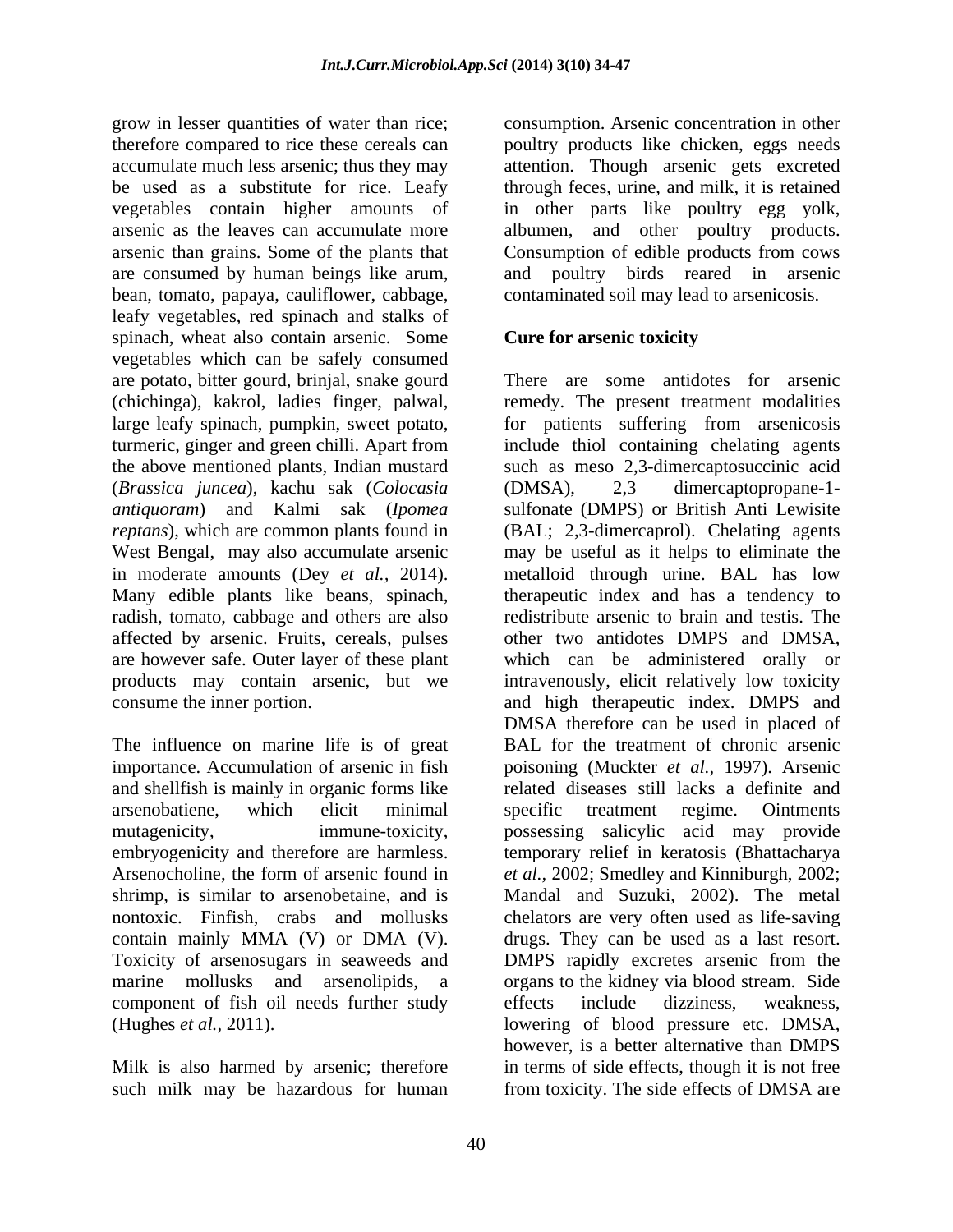diarrhoea, nausea, vomiting, appetite loss

supplements and antioxidant therapy.

arsenic toxicity among individuals. People have antioxidant properties and can having lower amounts of essential nutrients counteract arsenite induced DNA damage, tissues. Thus malnutrition may be regarded Therefore it is good to have a healthy diet to includes induction of cytotoxic and cope with the calamity. The example of the contract changes like chromosome

*Moringa oleifera*, a tropical plant contain stepping stone of the carcinogenic process. coagulating/flocculating compounds and are <br>Arsenic is a known inhibitor of DNA repair compounds like arsenic from drinking water arsenic can be counteracted by induction of

and rashes. Therefore kidney and liver saponin have been reported as surfactants function needs to be done during treatment. for arsenic removal. For remediation of A natural cure may pave a way to solve the arsenic sodium oleate has been found to problem. have a better efficacy than saponin (Valdez **Phytochemicals and arsenic** capable of removing arsenic than other Existing treatment protocols are insufficient Lead (Valdez *et al.,* 2013). The problem of to tackle the catastrophe due to chronic arsenic toxicity can be tackled by spirulina arsenic exposure. Treatment options treatment as its use may help to combat advocated are vitamin and mineral arsenicosis (Rahman *et al.*, 2006). (Gupta *et al.,* 2007). Sodium oleate and *et al.,* 2013). These compounds are more heavy metals like Chromium, Copper and

Presence of dietary nutrients like vitamins, These phytochemicals not only remove antioxidants or micronutrients provided arsenic from water, but may prevent onset of protection from arsenic induced toxicity in carcinogenesis caused due to arsenic. humans. Ascorbic acid, thiamine and Tannins, which are rich in flavonoids are methionine contribute to the removal of one such compounds. Tannins in cocoa have heavy metals. Hence the clinical importance been reported to counter the oxidative stress of herbal drugs has gained popularity. Thus caused by arsenic by scavenging free an alternative and safe option is required to radicals (Chandranayagam *et al.*, 2013). counteract the situation. Main constituents of cocoa are polyphenols Studies show that socioeconomic conditions and proanthocyanidins. These are also found and nutrition status of the people may be to be present in tea, a popular beverage responsible for the variation in symptoms of consumed worldwide. Polyphenols in tea having lower amounts of essential nutrients counteract arsenite induced DNA damage, like methionine, choline, proteins etc in diet lipid peroxidation and formation of protein suffer from malnutrition. Such individuals carbonyl groups in animal model. This was have altered arsenic metabolism in their achieved by quenching of ROS and body. They have decreased arsenic enhancing the expression of antioxidant methylation, reduced excretion of DMA in enzymes (Sinha *et al.,* 2010). This unique urine and increased retention of arsenic in property of combating arsenic toxicity is to have a direct impact on arsenic toxicity but also to black tea (Theaflavin) (Sinha *et*  and disorders (Milton *et al.,* 2004). *al.,* 2003). Mode of toxicity of arsenic breakage, chromosomal aberrations,<br>Many plant derived products show efficacy micronuclei formation, sister chromatid in counteracting arsenic problem. Seeds of exchange among many. DNA damage is the good alternatives for removal the toxic mechanism. Loss of repair potential by like catechins or flavan-3-ols, anthocyanins antioxidant properties and attributable not only to green tea (EGCG), includes induction of cytotoxic and genotoxic changes like chromosome breakage, chromosomal aberrations, micronuclei formation, sister chromatid stepping stone of the carcinogenic process. Arsenic is <sup>a</sup> known inhibitor of DNA repair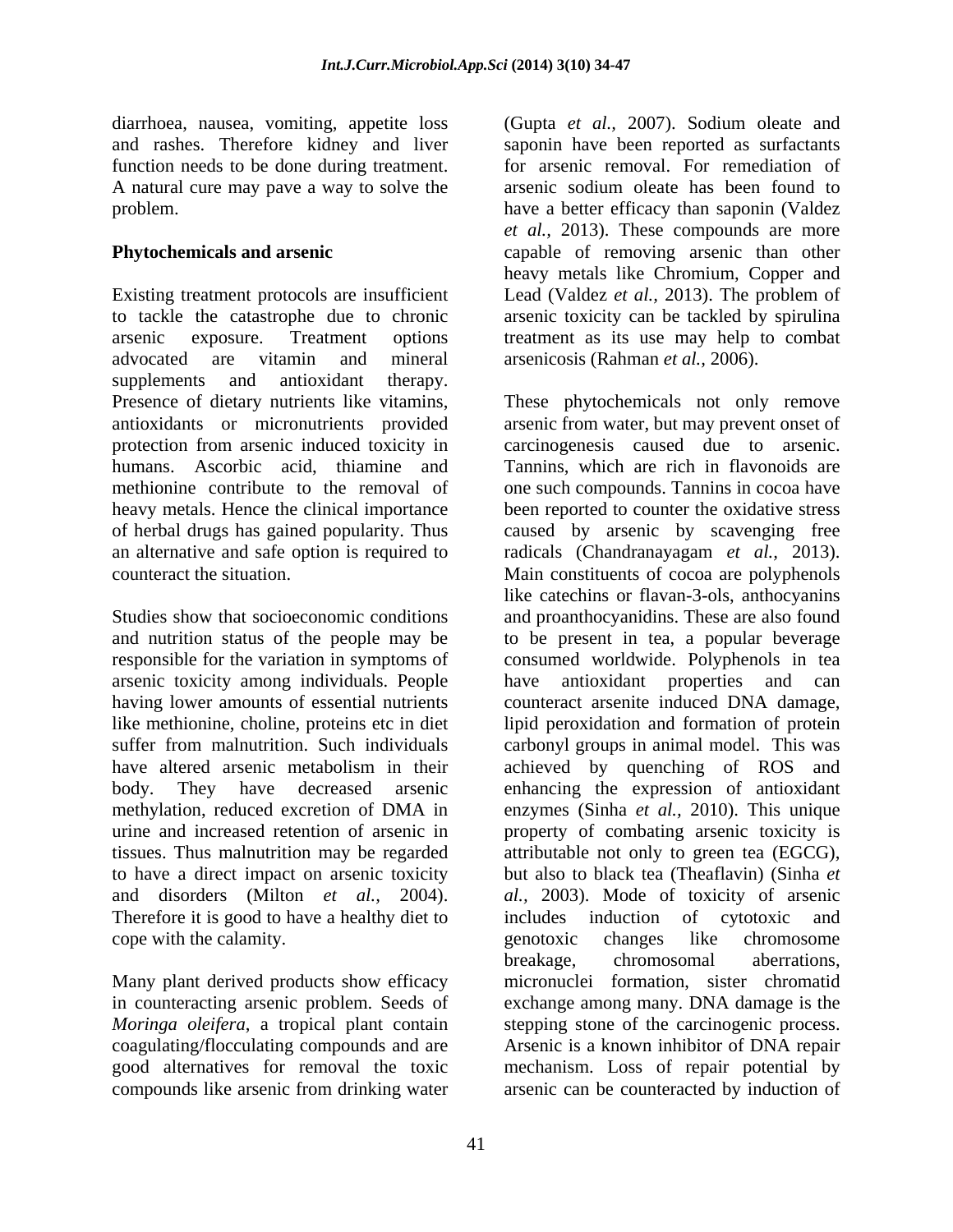repair enzymes by tea polyphenols (Sinha *et*  Arsenic (Sinha *et al.,* 2005b). Caffeine Arsenic exerts its action mainly via ROS

Phytochemicals are shown to suppress carcinogenesis selectively, sparing the normal cells (Sarkar *et al.,* 2014). Capsaicin from capsicum and green chillies, curcumin from turmeric, ellagic acid from guava, Millions of people around the universe are fisetin from strawberries, gallic acid from facing a threat of arsenic contaminated ginger, limonin from citrus fruits, lycopene ground water. Thus urgent and fruitful from tomato, quercetin from onions and red strategies need to be adopted to tackle this grapes, resveratrol from grapes, rutin from devastating situation before it goes beyond apricots, cherries showed chemopreventive control. Development of surface water potential against arsenic induced toxicity resources needs exploration. This calamity (Roy *et al.,* 2008). Of all phytochemicals has resulted as a consequence of human mentioned above, curcumin gave much exploitation of nature. Abuse of nature is better protection when treated like signing a pact with the devil and this simultaneously with arsenic. However, the has culminated in accumulation and same study revealed that treatment with biomagnifications of arsenic in the resveratrol prior to arsenic was also very environment and food chain. Arsenic cannot effective. Similar studies conducted with be destroyed easily, therefore remedial Swiss albino mice indicated a protective role measures needs to be taken on an urgent of curcumin against arsenic induced toxicity basis. More emphasis needs to be given on by virtue of its antioxidant potential and preventive measures to control the situation. quenching free radicals (Biswas *et al.,* Provision of safe water for drinking and 2010b). Hydro-alcoholic extract of *Ocimum*  cooking warrants immediate development of *sanctum* leaves protected arsenic treated water purification systems. World Health Wistar rats by scavenging free radicals induced by the heavy metal (Mundey  $et al.,$ induced by the heavy metal (Mundey *et al.,* complete physical, mental and social well 2013). A study was conducted in arsenic being". In a poor country like India, social affected areas in West Bengal to elucidate taboo is a big problem, therefore proper the potential of curcumin to combat arsenic education and raising awareness among induced carcinogenesis. Results general public is a must. One should lend a

*al.,* 2005a). The antioxidant rich intoxicating enzymes both at protein and genetic levels drink may serve as an effective strategy in (Roy *et al.,* 2011). A field trial was combating the health hazard caused by conducted in Chakdah area of West Bengal protects DNA from adversity caused by against the genotoxic effects induced by arsenic (Gulbhile and Zambare, 2013). arsenic. It revealed that intervention by generation, therefore fruits having anti- generation of ROS, peroxidation of lipids oxidant property may be effective in and thereby upregulated the extent of combating arsenic toxicity; pomegranate antioxidant activity (Biswas *et al.,* 2010a). (Mekni *et al.,* 2014), emblica officinalis Garlic also shows protection against high (amla) (Singh *et al.,* 2013), guava, cherries, ROS levels produced by arsenic in hepatic strawberries, citrus fruits, apricots etc (Roy tissue (Flora *et al.,* 2009).The benefits of *et al.*, 2008) may be useful in this respect. these holistic approaches need further demonstrated that curcumin induced repair to shed light on the potential of curcumin curcumin decreased damage to DNA, investigation and validation, so that they can be used on a wider basis.

# **Conclusion**

has culminated in accumulation biomagnifications of arsenic in the Organization defines health as "a state of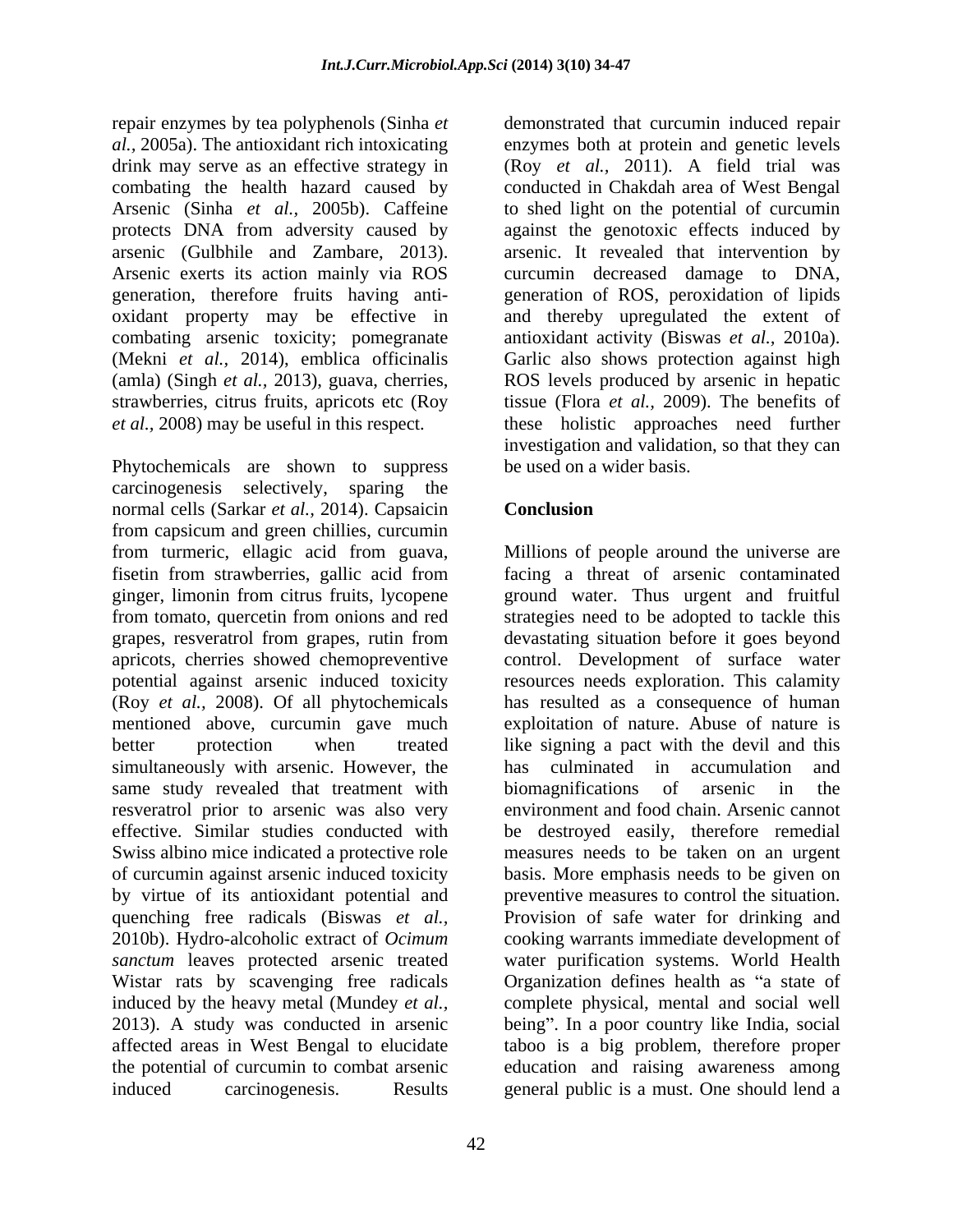hand to these ill fated sufferers so that they implication on arsenic related health issues, problem leaves a serious impact and trauma on an individual. Malnutrition has a direct

can come forward and get best possible therefore it is necessary for the community treatment. Therefore, this acute social to shed off the taboos and come forward to the rescue of these sufferers.

### **Figure.1** Metabolism of arsenic



**Figure.2** The typical symptoms of chronic and acute arsenic exposure

Symptoms of Arsenic exposure

| Chronic                            | Acute                                         |
|------------------------------------|-----------------------------------------------|
| •Skin lesions                      | •Abdominal pain                               |
| •Skin pigmentation                 | $\cdot$ Vomiting                              |
| $\cdot$ Keratosis                  | •Diarrhoea                                    |
| •Respiratory diseases              | •Mascular pain & cramps                       |
| •Cardiovascular diseases           | $\cdot$ Weakness                              |
| •Liver problems                    | •Flushing of skin                             |
| •Hematological problems            | •Numbness                                     |
| •Fatigue & weakness                | •Tingling sensation                           |
| •Conjunctival congestion           | •Papular erythematous rash                    |
| •Non-pitting oedema of limbs       | •Burning paraesthesias of the extremeties     |
| •Poly-neuropathy                   | •Palmoplantar hyper keratosis                 |
| •Peripheral vascular diseases      | •Mee's lines on finger nails                  |
| •Hypertension                      | •Deterioration in motor and sensory responses |
| $\cdot$ Diabetis melitus           | •Tachycardia                                  |
| •Cancer {skin, liver, lung, kidney | •Hypotension                                  |
| and urinary bladder }              | •Seizures                                     |
|                                    | •Shock $&$ death                              |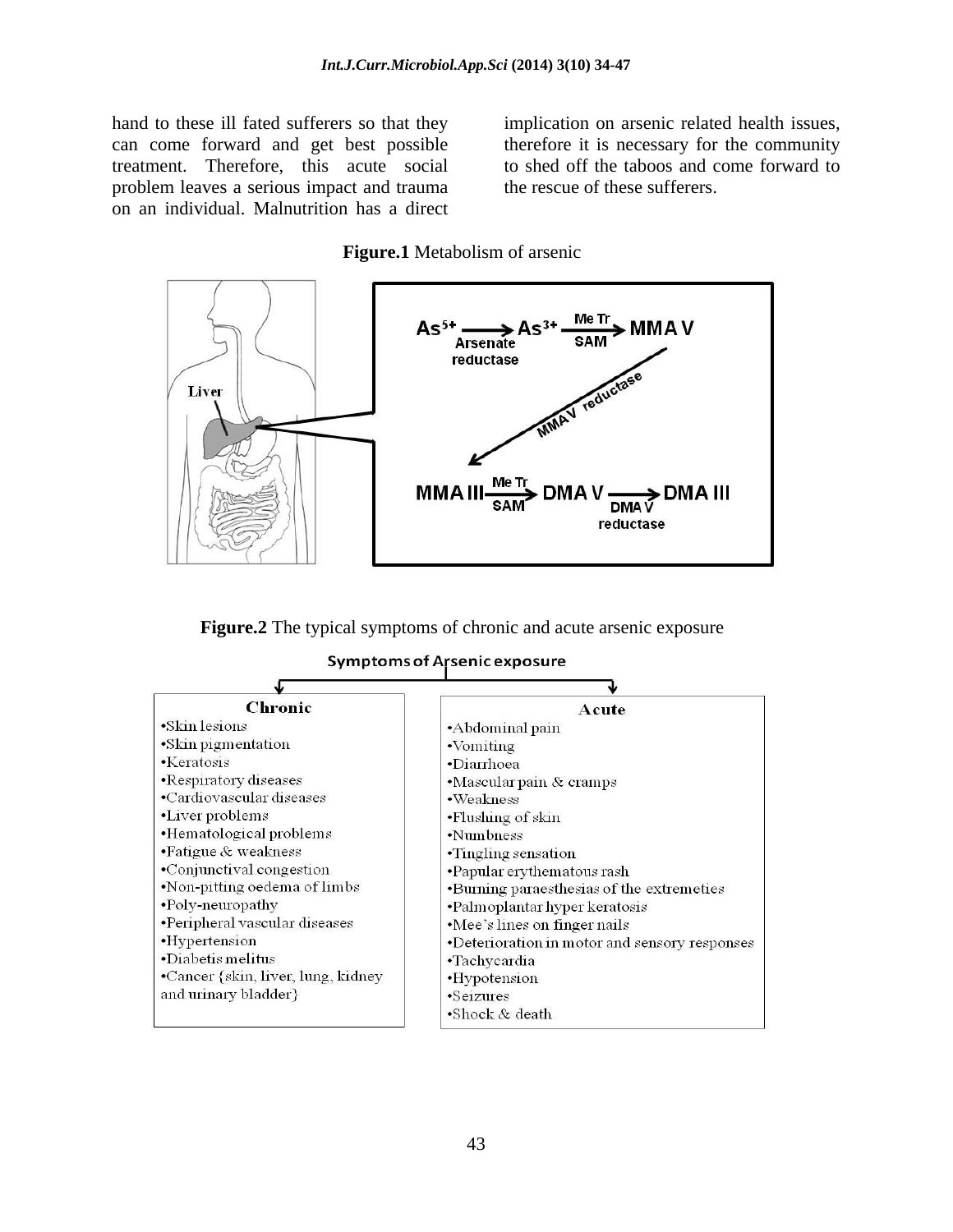- Abbas, M., Cheema, K.J. 2014. *Public Health.,* 6(5): 1609 1619. drinking water and hair samples of females in district Sheikhupura,
- Adriano, D.C. 2001. Trace elements in 6269–6279. Biogeochemistry, bioavailability and
- 
- Bernstam, L., Nriagu, J. 2000. Molecular aspects of arsenic stress. *J. Toxicol. Environ. Health Part B. Crit. Rev.,*
- Bhattacharya, P., Frisbie, S.H., Smith, E., Naidu, R., Jacks, G., Sarkar, B. the environment. Marcell Dekker,<br>New York. Pp. 147–215.  $\begin{array}{ccc} \text{Dei} & \text{Razo}, & \text{L.M.,} & \text{Quintanilla-Vega}, & \text{B.} \\ \text{B.} & \text{B.} & \text{B.} & \text{B.} \end{array}$
- Biswas, J., Sinha, D., Mukherjee, S., Roy, population of West Bengal. *Human*
- curcumin may be an effective strategy to combat the genotoxicity of arsenic in swiss albino mice.
- Brinkel, J., Khan, M.H., Kraemer, A. 2009. Systematic review of arsenic exposure and its social and mental  $227-233$ .

**References** health effects with special reference to Bangladesh. *Int. J. Environ. Res.*

- Correlation studies of arsenic level in Cavigelli, M., Li, W.W., Lin, A., Su, B., Pakistan. *Int. J. Curr. Microbiol. App. Sci.,* 3(8): 1077 1085. phosphatase. *EMBO J.,* 15(22): Yoshioka, K., Karin, M. 1996. The tumor promoter arsenite stimulates AP-1 activity by inhibiting a JNK 6269 6279.
- terrestrial environments: Chakraborti, D., Mukherjee, S.C., Pati, S., risks of metals, 2nd edn. Springer, New York. Chanda, C.R., Chakraborti, A.K., Benramdane, L., Accominotti, M., Basu, G.K. 2003. Arsenic Fanton, L., Malicier, D., Vallon, J.J. 1999. Arsenic speciation in human organs following fatal arsenic future danger? *Environ. Health* trioxide poisoning a case *Perspect.,* 111(9): 1194 1201. Sengupta, M.K., Rahman, M.M.,  $Chowdhury, U.K.,$ Basu, G.K. 2003. Arsenic groundwater contamination in middle Ganga Plain, Bihar, India: A
	- report. *Clin. Chem.*, 45: 301–306. Chandranayagam, C., Veeraraghavan, G.,  $3(4)$ : 293–322. Subash, A., Vasanthi, H.R. 2013. Restoration of arsenite induced hepatotoxicity by crude tannin rich fraction of *Theobroma cacao* in Sprague Dawley rats. *Food Res. Int.*, 50(1): 46-54.
	- 2002. Arsenic in the environment: A  $\qquad \qquad \text{equation for a region removal}$ global perspective. In: Sarkar, B.,<br>(Ed.). Handbook of heavy metals in  $Am. Water Works Assoc., 86(9): 79-$ Cheng, C.R., Liang, S., Wang, H.C., Beuhler, M.D. 1994. Enhanced coagulation for arsenic removal. *J. Am. Water Works Assoc.,* 86(9): 79 90.
	- S., Siddiqi, M., Roy, M. 2010a.<br>Curcumin protects DNA damage in a creative argue *Corical And Pharmacol* chronically arsenic-exposed  $\frac{177(7)}{177(7)}$  132 148 Del Razo, L.M., Quintanilla-Vega, B., Brambila-Colombres, E., Calderón- Aranda, E.S., Manno, M., Albores, A. 2001. Stress proteins induced by arsenic. *Toxicol. Appl. Pharmacol.,*  $177(2)$ : 132–148.
- *Exp. Toxicol.,* 29(6): 513–524. **Exp. Exp. Exp. Exp. Exp. Exp. Exp. Exp. Exp. Exp. Exp. Exp. Exp. Exp. Exp. Exp. Exp. Exp. Exp. Exp. Exp. Exp. Exp. Exp. Exp. Exp. Exp.** Biswas, J., Roy, S., Mukherjee, S., Sinha, arsenic contamination in West<br>D., Roy, M. 2010b. Indian spice Bengal: current scenario effects and Dey, T.K., Banerjee, P., Bakshi, M., Kar, arsenic contamination in West Bengal: current scenario, effects and probable ways of mitigation. *Int. Lett. Natural Sci.*, 8(1): 45–58.
	- *Asian Pac. J. Cancer Prev.,* 11(1): 239 247. hepatic apoptosis by concomitant Flora, S.J, Mehta, A., Gupta, R. 2009. Prevention of arsenic-induced administration of garlic extracts in mice. *Chem. Biol.* Interact*.,* 177(3): 227 233.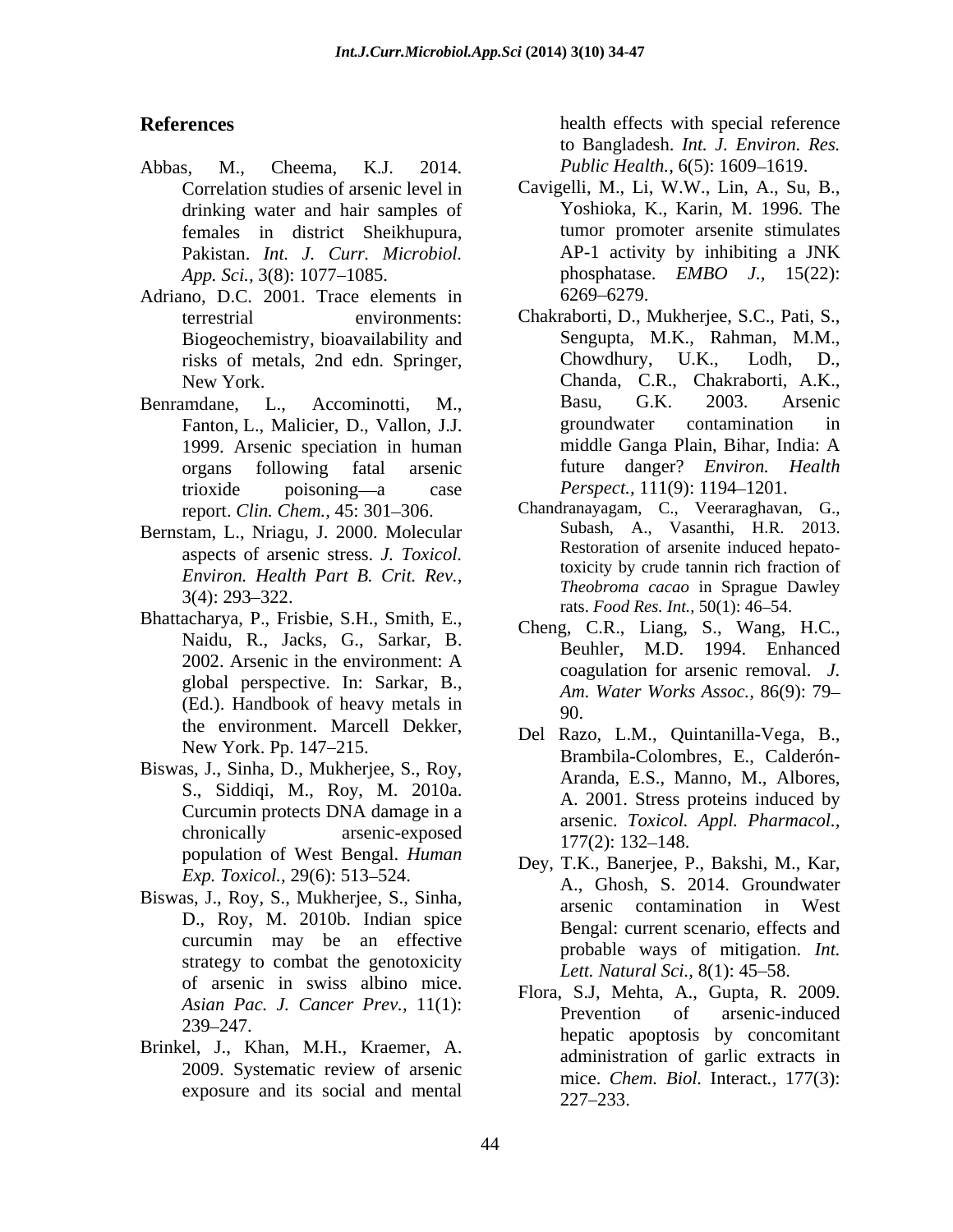- FSANZ (Food Standards Australia New Goeden, H.M. 1993. Human studies
- Garelick, H., Jones, H., Dybowska, A., toxicity of inorganic
- Gonzalez, M.J., Aguilar, M.V. Martinez,
- Gulbhile, S.D., Zambare, S.P. 2013. Role historical perspective. *Toxicol. Sci., Microbiol. App. Sci.,* 2(11): 194 Hopenhayen-Rich, C., Smith, A.H., Goeden, H.M. 1993. Human studies
- Gupta, R., Dubey, D.K., Kannan, G.M., arsenic induced oxidative stress in
- Gupta, S., Gupta, V. 2013. Speciation and toxicity of arsenic : a human
- Hassan, M.M., Atkins, P.J., Dunn, C.E. 2005. Social implications of arsenic
- Henkler, F., Brinkmann, J., Luch, A. 2010. oxide-coated sand. ASCE J. Environ. The role of oxidative stress in  $Eng., 122(8): 769-771.$
- Hering, J.G., Chen, P., Wilkie, J.A.,
- 

Zealand). 1999. Risk analysis - do not support the methylation arsenic. threshold hypothesis of for the Valsami-Jones, E. 2008. Arsenic arsenic. *Environ. Res.,* 60: 161 177. toxicity of inorganic

- pollution sources. *Rev. Environ.* Hu. Y., Jin, X., Snow, E.T. 2002. Effect of Contam. Toxicol., 197: 17–60. <br>Contam. Toxicol., 197: 17–60. **Exercise** arsenic on transcription factor AP-1 M.C. 1997. Mechanisms of and related gene expression. *Toxicol.* absorption of  $As_2O_5$  from rat small *Lett.*, 133(1): 33–45. Hu. Y., Jin, X., Snow, E.T. 2002. Effect of arsenic on transcription factor AP-1 and  $NF-\kappa B$  DNA binding activity *Lett.*, 133(1): 33–45.
- intestine: the effect of different Hughes, M.F., Beck, B.D., Chen, Y., parameters. *J. Trace Elem. Med.* Lewis, A.S., Thomas, D.J. 2011. Biol., 11: 239–247. of caffeine (1, 3, 7- 123(2): 305–332. 123(2): 305–332.
- Trimethylxanthine) on arsenic Hunter, P. 2008. A toxic brew we cannot induced alterations of DNA level in live without. Micronutrients give the freshwater bivalve, *Lamellidens*  insights into the interplay between *corrianus* (Lea). *Int. J. Curr.* geochemistry and evolutionary biology. *EMBO Rep.*, 9(1): 15-18.
- 201. Huq, S.M.I., Joardar, J.C., Parvin, S. 2005. Flora, S.J.S. 2007. Concomitant commental arum (Syngonia sp.) As administration of *Moringa oleifera* phytoremediators for arsenic in pot seed powder in the remediation of soil. *Bangladesh J. Bot.,* 34(2): 65 Marigold (*Tagetes patula)* and ornamental arum (*Syngonia sp*.) As 70.
- mouse. *Cell Biol. Int.,* 31(1): 44 56. Huq, S.M.I., Joardar, J.C., Parvin, S., carcinogen. *Res. J. Recent Sci.,* 2, of arsenic into food materials 45 53. through groundwater irrigation. *J.* Correll, R., Naidu, R. 2006. Arsenic contamination in food-chain: transfer *Health, Popul. Nutr.,* 24(3): 305 316.
- poisoning in Bangladesh. *Soc. Sci.* Joshi, A., Chaudhury, M. 1996. Removal *Med.*, 61(10): 2201–2211. of arsenic from groundwater by ironof arsenic from groundwater by iron oxide-coated sand. *ASCE J. Environ.*<br>*Eng.*, 122(8): 769–771.
- carcinogenesis induced by metals Kartinen, E.O., Martin, C.J. 1995. An and xenobiotics. Cancers, 2(2): 376– overview of arsenic removal 396. processes. *J. Desalination.,* 103: 79 overview of arsenic removal 88.
- Elimelech, M. 1997. Arsenic Knodle, R., Agarwal, P., Brown, M. 2012. removal from drinking water during From phosphorous to arsenic: coagulation. *J. Environ. Eng.* changing the classic paradigm for the *(ASCE).,* 123(8): 800–807. <br> **Subset of biomolecules.** *Biomol.,* From phosphorous to arsenic: structure of biomolecules. *Biomol.*,<br>2: 282–287.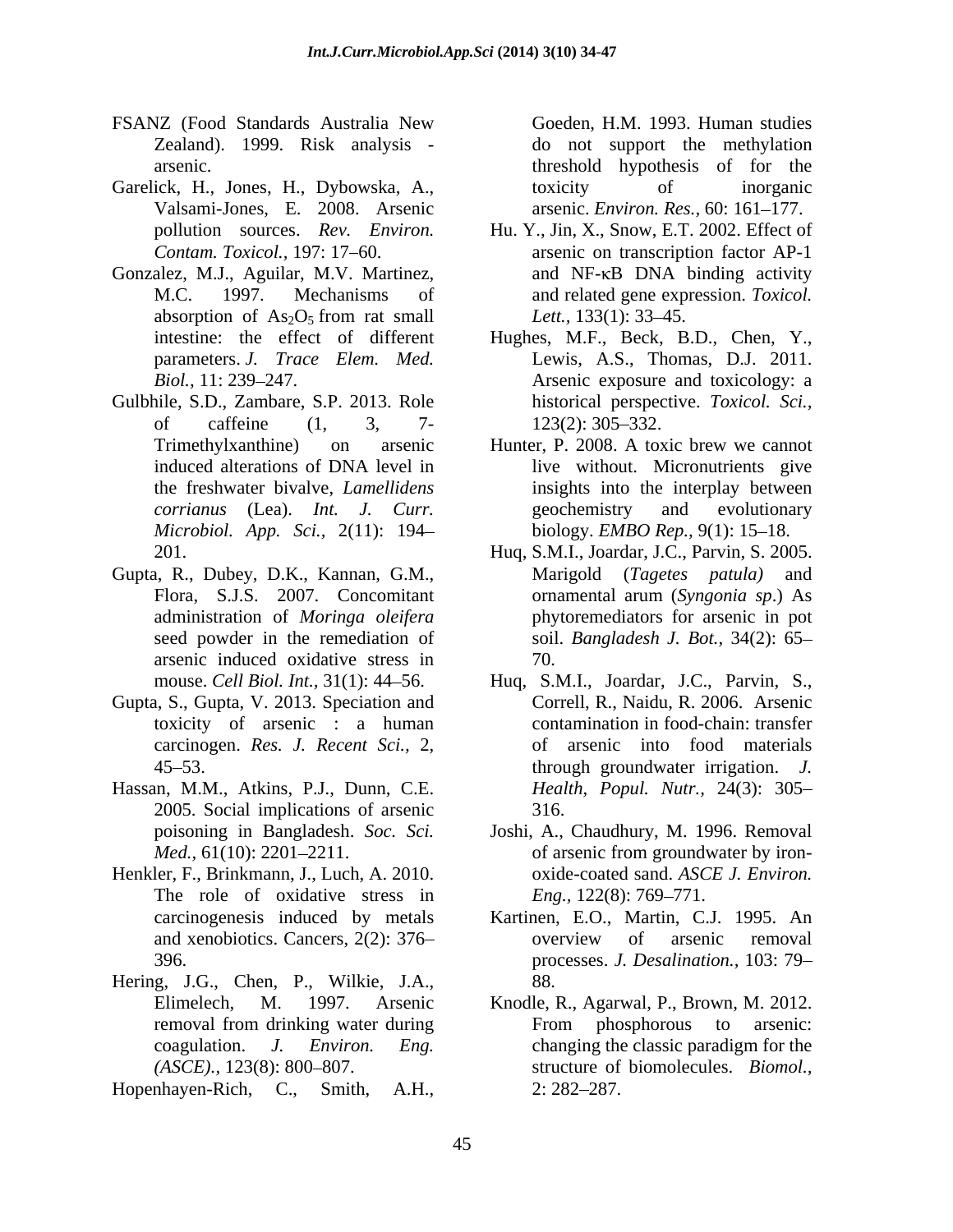- Kumar, D., Verma, A., Dhusia, N., More, the Asian Scenario. J. Health, N. 2013. Water quality assessment of
- Ludwig, S., Hoffmeyer, A., Goebeler, M., sanctum in arsenic induced nervous<br>Kilian, K., Hafner, H., Neufeld, B., issue damage. *Braz. J. Vet. Pathol.*, Han, J., Rapp, U.R. 1998. The stress 6(3): 95–101. extracellular signal-regulated kinases
- Mandal, B.K., Suzuki, K.T. 2002. Arsenic
- Mekni, M., Dhibi, M., Kharroubi, W., from drinking water, University of Hmida, R.B., Cheraif, I., Hammami, Engineering and Technology, Dhaka. phytochemicals in seed extracts cultivars. *Int. J. Curr. Microbiol.*
- to chronic arsenic exposure in
- Muckter, H., Liebl, B., Reichl, F.X., Hunder, G., Walther, U., Ficht, B. 1997. Are we ready to replace *Assoc. Dermatol.*, 16:86–92.
- 

the Asian Scenario. *J. Health, Popul. Nutr., 24(2): 142-163.* 

- river Gomti in Lucknow. *Univ. J.* Mundey, M.K., Roy, M., Roy, S., Environ. Res. Technol., 3(3): 337– Awasthi, M.K., Sharma, R. 2013. *Environ. Res. Technol.,* 3(3): 337 344. Antioxidant potential of ocimum Antioxidant potential of ocimum sanctum in arsenic induced nervous tissue damage. *Braz. J. Vet. Pathol.,*  $6(3)$ : 95-101.
- inducer arsenite activates mitogen-<br>
activated protein kinases M., Alauddin, M., Hussam, A., activated protein kinases M., Alauddin, M., Hussam, A., 1 and 2 via a MAPK kinase 6/p38 dependent pathway. *J. Biol. Chem.,* 273(4): 1917 1922. groundwater using zero valent iron around the world: a review. *Talanta,* 58: 201 235. technologies for arsenic removal M. 2014. Natural conjugated and Bangladesh and United Nations trans fatty acids in seed oils and University, Tokyo, Japan. Pp.171 Khan, A.H. 2001. Evaluation of performance of Sono 3-Kolshi filter for arsenic removal from through laboratory and field studies. International workshop on from drinking water, University of Engineering and Technology, Dhaka. 189.
- issued from three Tunisian Mational Research Council. 2000. Arsenic pomegranate (*Punica granatum. L*) *App. Sci.*, 3(8): 778–792. USA. 164 p. National Research Council. 2000. Arsenic in drinking water. National Academic Press, Washington, D.C. USA. 164 p.
- Milton, A.H., Hasan, Z., Shahidullah, S.M., Sharmin, S., Jakariya, M.D., Rahman, M., Dear, K., Smith, W. 2004. Association between Restoration Program, available at: nutritional status and arsenicosis due <http://risk.lsd.ornl.gov/tox/profiles/ar> Opresko, D.M. 1992. Risk Assessment Information System database, Oak Ridge Reservation Environmental [seni\\_c.shtml](seni_c.shtml).
	- Bangladesh. *Int. J. Environ. Health*  Rahman, M.H., Sikder, M.S., Maidul *Res.*, 14(2): 99–108. Islam, A.Z.M., Wahab, M.A. 2006. Spirulina as food supplement is effective in arsenicosis. *J. Pak. Assoc. Dermatol.,* 16: 86–92.
	- dimercaprol (BAL) as an arsenic Ratnaike, R.N. 2003. Acute and chronic antidote? *Hum. Exp. Toxicol.,* 16(8): arsenic toxicity. *Postgrad. Med. J.,*  $460-465.$   $79:391-396.$ 79: 391 396.
- Mukherjee, A., Sengupta, M.K., Hossain, M.C., M., Sinha, D., Mukherjee, S., M.A., Ahamed, S., Das, B., Nayak, Biswas, J. 2011. Curcumin prevents B., Lodh, D., Rahman, M.M., DNA damage and enhances the Chakraborti, D. 2006. Arsenic b repair potential in a chronically contamination in groundwater: a arsenic-exposed human population in global perspective with emphasis on West Bengal, *India. Eur. J. Cancer*Roy, M., Sinha, D., Mukherjee, S., Biswas, J. 2011. Curcumin prevents DNA damage and enhances the